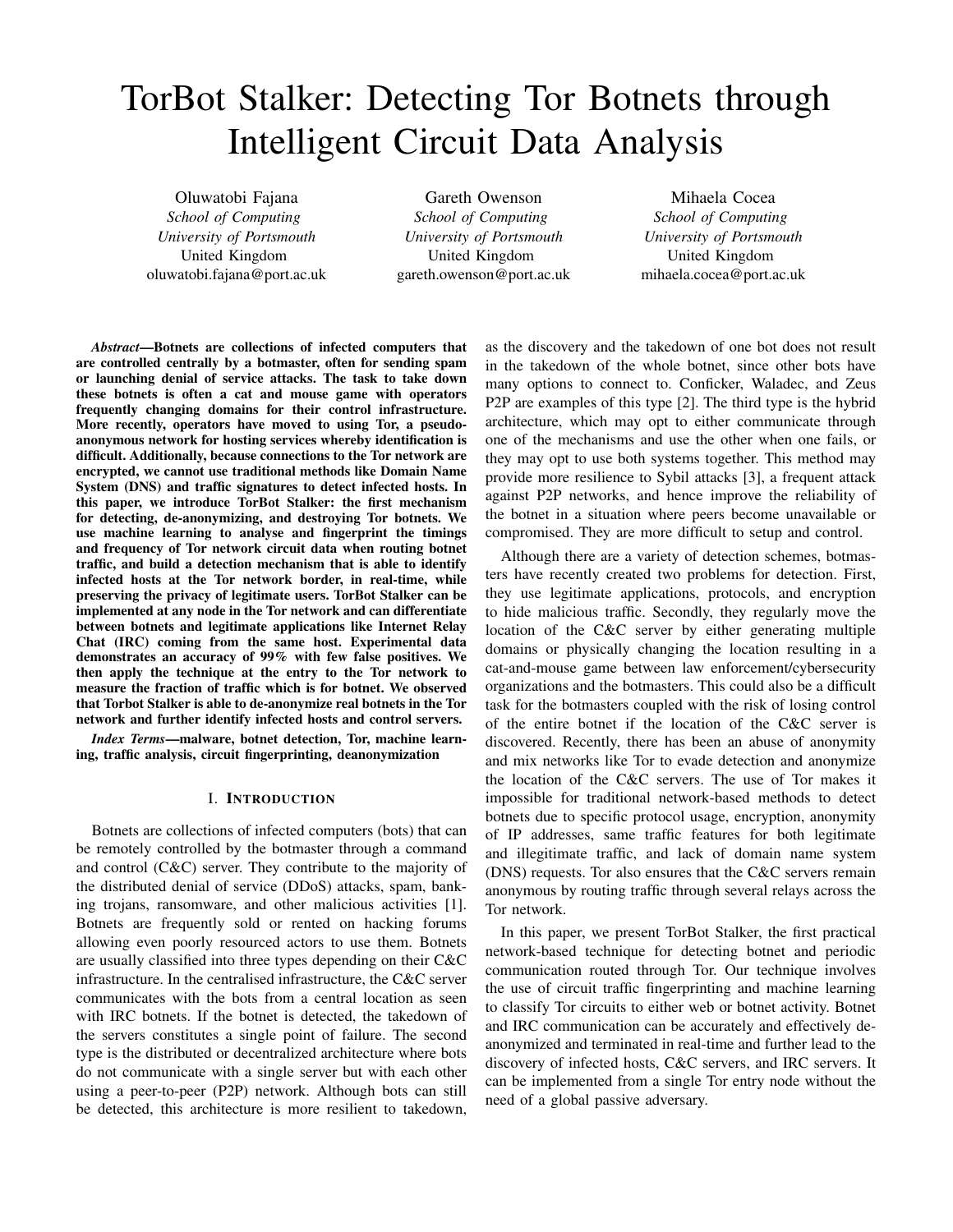Contributions: i). We introduce the first network-based method for detecting and de-anonymizing Tor botnets using machine learning to effectively classify statistical fingerprints extracted from Tor circuit data; ii). We propose an efficient and generally applicable method for extracting unknown normal and randomized periodic intervals from a time series mixed with noisy and background data; **iii**). We present a technique for identifying whether the detected communication originated from a host or a server.

Roadmap: Section 2 provides the reader with a background overview in Tor botnets. Section 3 discusses previous and relevant related work. Section 4 introduces TorBot Stalker, our technique for de-anonymizing Tor botnets. Section 5 describes our data collection methods, experiments and results. Section 6 evaluates our results and real world detection. We propose improvements and conclude in Section 8.

## II. THE RISE OF TOR BOTNETS

Tor is an anonymity system which allows users to anonymously connect to web services or service providers by building three-hop circuits consisting of a guard, middle, and exit relay [4]. By using the Diffie-Hellman exchange to create secure keys, it ensures that relays know only the identities which are directly connected to it. This provides a form of layered encryption whereby confidentiality, integrity, and anonymity is guaranteed. When connecting to normal Internet services like HTTP, FTP, or telnet, the exit servers are the final layer where the packets are fully decrypted and sent out as normal. Therefore, where there are no other forms of encryption like TLS or end-to-end encryption, there is no guarantee of confidentiality or integrity between the exit servers and normal internet services.

Tor allows users to offer onion or hidden services which are secure ways where users can host web services without revealing both the original source and final destination of the circuits at any point. It works by the hidden services advertising their existence in the Tor network by randomly picking some relays, building circuits to them, and asking them to act as introduction points using its public keys. The hidden service then sends a service descriptor which contains its public key and a summary of each introduction point to a distributed hash table. When a client wants to connect to a hidden service, it creates a circuit to a randomly picked relay which would become its rendezvous point. The client then downloads the descriptor of the onion service from the distributed hash table and selects an introductory point from the list. The client sends an introduction message (which includes the address of the rendezvous point) to the selected introductory point asking it to be delivered to the onion service. The hidden service then creates a circuit to the rendezvous point and the rendezvous point (RP) notifies the client of a successful connection establishment. As seen in Fig. 1, the client and the hidden service would now communicate with each other by using the rendezvous point as an intermediary.

Despite several attacks on Tor such as statistical and confirmation attacks which are done by closely monitoring the timings of the packets at different nodes in Tor [5], [6], Tor remains a popular choice for botnets to hide their C&C servers [7] because it makes the C&C servers anonymous and setting up any botnet to use Tor is easy. The traditional methods for detecting botnets at the network through signatures, DNS analysis, anomalies, and traffic analysis are insufficient because Tor uses encryption and the previously known distinguishing features for botnets like the type of protocol used, port numbers, IP addresses, and packet size are the same with the normal traffic features making malicious traffic appear legitimate. Botnet C&C servers like Sefnit and a modified version of Zeus (called Skynet) have become problematic, receiving the highest number of hidden service requests in Tor [7]. A Skynet botnet C&C server analyzed was found to have between 12,000 to 30,000 infected hosts connecting to it [8]. Tor botnets led to a frequent spike and sudden increase in Tor traffic as seen with the Mevade Botnet [9], creating latency problems for Tor users.

Preliminary observations reveal that they are similar in communication patterns with normal botnets but the use of Tor hides their activities in the network. For example, the Zyklon botnet communicates to the C&C server by sending an encrypted HTTP POST request to the C&C hidden service and has similar malicious capabilities like other botnets. The request may either contain ex-filtrated data or may be a ping at a specified interval to inform the hidden service that it is presently online. Like normal botnets, Tor botnets periodically attempt to communicate (ping) with the C&C server with a small payload size. Zyklon would send only the IP address and computer name at a set interval. Botnets are likely to have only one cell for a ping even if the payload is increased because Tor uses 512 bytes per cell. This uniformity in botnet communication has been previously explored [10] but existing methods which rely only on this periodicity would be rendered ineffective where there is noisy/background data or where the counts and timings of the botnets are randomized. The background data could comprise of commands, downloads, or updates sent by the server or client or could be random noise intended to disrupt traditional timing analysis. For randomization, either the timing or the quantity of the regular periodic control data could be made unsystematic.

#### III. RELATED WORK

Botnets can be detected on the hosts with the use of signature recognition by anti-viruses or Host Intrusion Detection Systems (HIDS) [11]. However, many host-based detection tools only detect known malware samples (and variants) [12] and many computers do not have any kind of protection [13]. Botnets can also be detected in the network through traffic signature recognition [14], based on network anomalies [10], DNS [15], and data mining [16].

To our knowledge, this is the first network-based technique for detecting Tor botnets. However, the application of web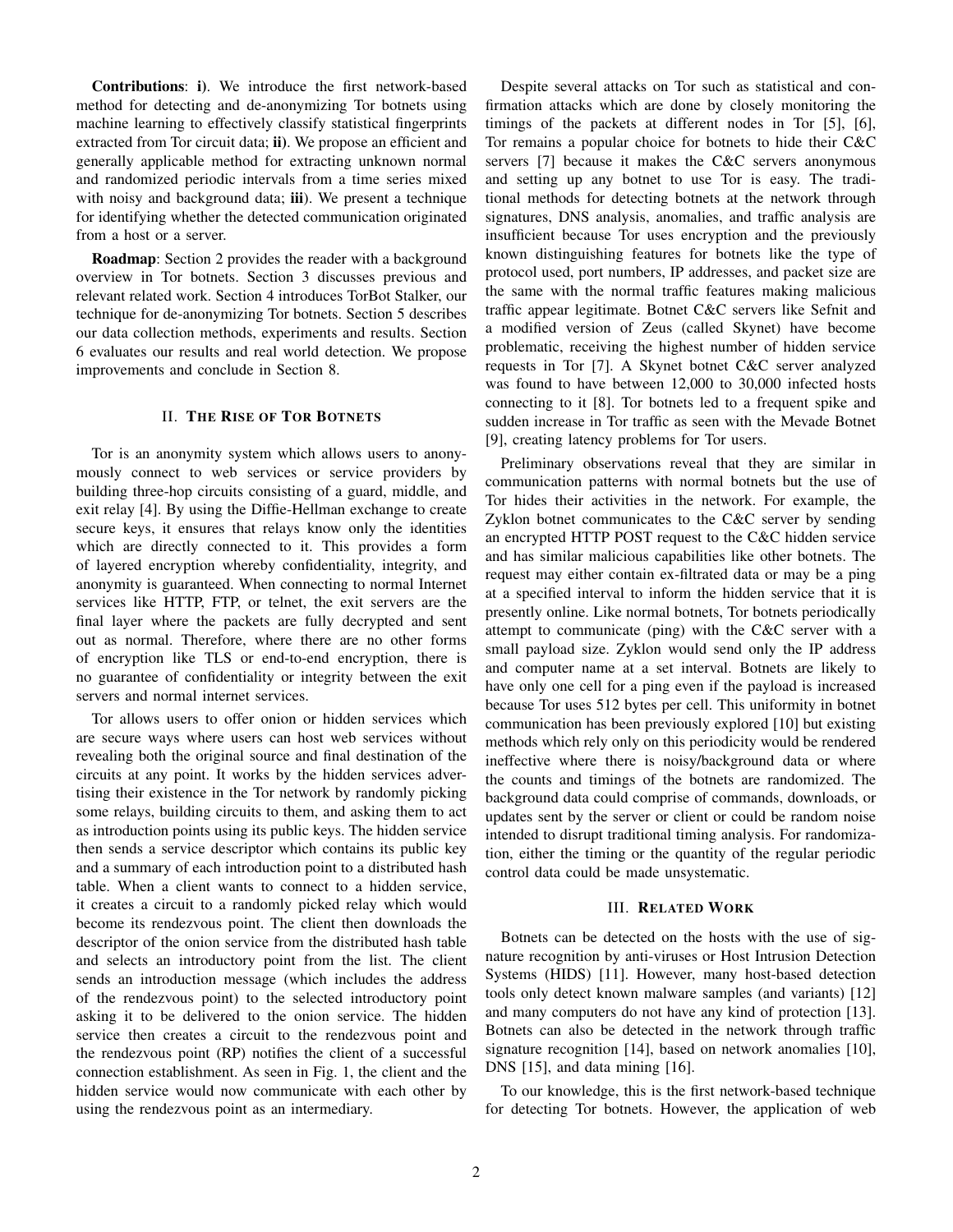fingerprinting and statistical analysis for de-anonymizing Tor Hidden Services has been applied even recently. Circuit fingerprinting attacks use circuit data to efficiently identify a user's involvement with hidden services with an accuracy of 88% and further identify which hidden service a user is involved with from a set of hidden services known to the attacker with a 99% accuracy [17]. This method is suitable only to web services which have a relatively fixed web page size and assumes that the hidden service does not have a noisy stream. Another method uses traffic confirmation attacks where an attacker controls the entry guard to the hidden service as well as the entry guard to the host and can confirm similar timings. However, this is only feasible by a global passive adversary with control of a substantial number of entry guards.

Some have attempted to deal with the problem indirectly. TorPolice uses the circuit creation failure rates caused by the botnets to detect and mitigate botnet abuse of Tor [18]. This method fails to detect botnets before the abuse and when they do not attack Tor. Torward is an IDS to detect and classify malicious traffic including botnet traffic at an exit router of the Tor network. The defense system then processes these IDS alerts and blocks suspected connections [19]. Unfortunately, most Tor botnets use hidden services which do not use exit servers. Also, rulesets and signatures would not adequately detect unknown botnets [20].

One method attempts to cluster similar periodic communications allowing security analysts to focus on a few likely malicious targets [21] compared to previous methods which attempt to directly detect botnets based on only their periodicity [22] [23], [24]. A method further categorized the patterns based on non-periodic, weakly-periodic, and strongly-periodic, and achieved an accuracy of 80% [25]. This approach fails to consider legitimate web applications like IRC which have strong periodic patterns and the misclassification of 20% of the traffic could have severe consequences and block legitimate applications. A proper solution for Tor botnet detection would be a detection mechanism that runs in real time and detects botnet traffic with an accuracy close to 100%.

## IV. TORBOT STALKER

We describe a real-time system for collecting Tor circuit data, arranging them into flows and analyzing them for patterns using machine learning. It is capable of detecting periodic patterns even in the midst of noisy traffic and does not constitute any additional network overhead as the traffic is merely intercepted within the host. It is most effective at the entry node to the Tor network but can be used at any node in the network. It is able to further distinguish between applications which have similar traffic patterns such as IRC, web pages which would regularly reload, and botnets. TorBot Stalker was developed and tested using Weka [26] and Python. Fig. 1 shows the flow of the system and each component is described in the following subsections.

## *A. Tor Circuit Logger*

The Tor Circuit Logger collects cell data on a Tor relay, recording the number of cells, inter-arrival times, IP addresses and circuit IDs. We do this by modifying the official Tor relay source code to send this information to a monitoring process in real time. We exclude the create and destroy cells since they are unnecessary for detection.

#### *B. Tor Circuit Flows*

The cell times are then distributed into a netflow-like structure where cell times  $CT_n$  belonging to the same source IP, destination IP, and unique circuit identifier are classified in the same flow  $F_n$ . Tor is used to connect to normal web services through exit servers or to a hidden service (onion address). In the former, the same circuit ID is used for different services, while in the latter, each hidden service has its own unique circuit ID. The use of separate IDs helps to differentiate between hidden services and further reduce noise. In both cases, the same circuit is reused for as long as the connection is not closed. Applications like IRC Chat can reuse the same circuit for as long as possible. By default, when connections to hidden services are closed and re-established, the same circuit is used for new connections for up to 10 minutes after which the circuit is changed.

#### *C. Cell Aggregation, Grouping, and Time Segregation*

In each flow, consecutive cell times  $CT_n$  which are close to each other where  $CT_i < CT_{i-1}$ <sub>+i</sub> are clustered and the mean of the cells is calculated as a unique cell  $UC_n$ . The total number of the cells making the unique cell is summed as the unique cell count  $UCC$ . The value of plus/minus 2 seconds is used to determine if a cell is close to the next as it is a fair interval to account for separate activities while making room for network lags especially in the case of chat protocols that could have constant cells. For example, [10, 11, 12, 13, 20, 21, 22, 23, 30, 31, 32, 33] become [11.5, 21.5, 31.5]; the cells with timestamps 10, 11, 12 and 13 were clustered as a unique cell with timestamp 11.5 and a unique cell count of 4. Cell aggregation is done to group events together and ease the extraction of features. All unique cells with the same counts are grouped together GC since periodic communications are likely to have the same number of counts. Cells having the same count are further segregated into 12 minute time windows and passed separately to the interval miner. 12 minutes is used to capture all possible times within a short-lived circuit.

## *D. Interval Miner*

The interval miner is developed in Python and can detect multiple regular intervals even in the midst of noise. It works by checking if particular periodic patterns exist within the time window. First, the time difference (TD) of every possible two combinations in the window is calculated using the itertools.combination function in Python. Time differences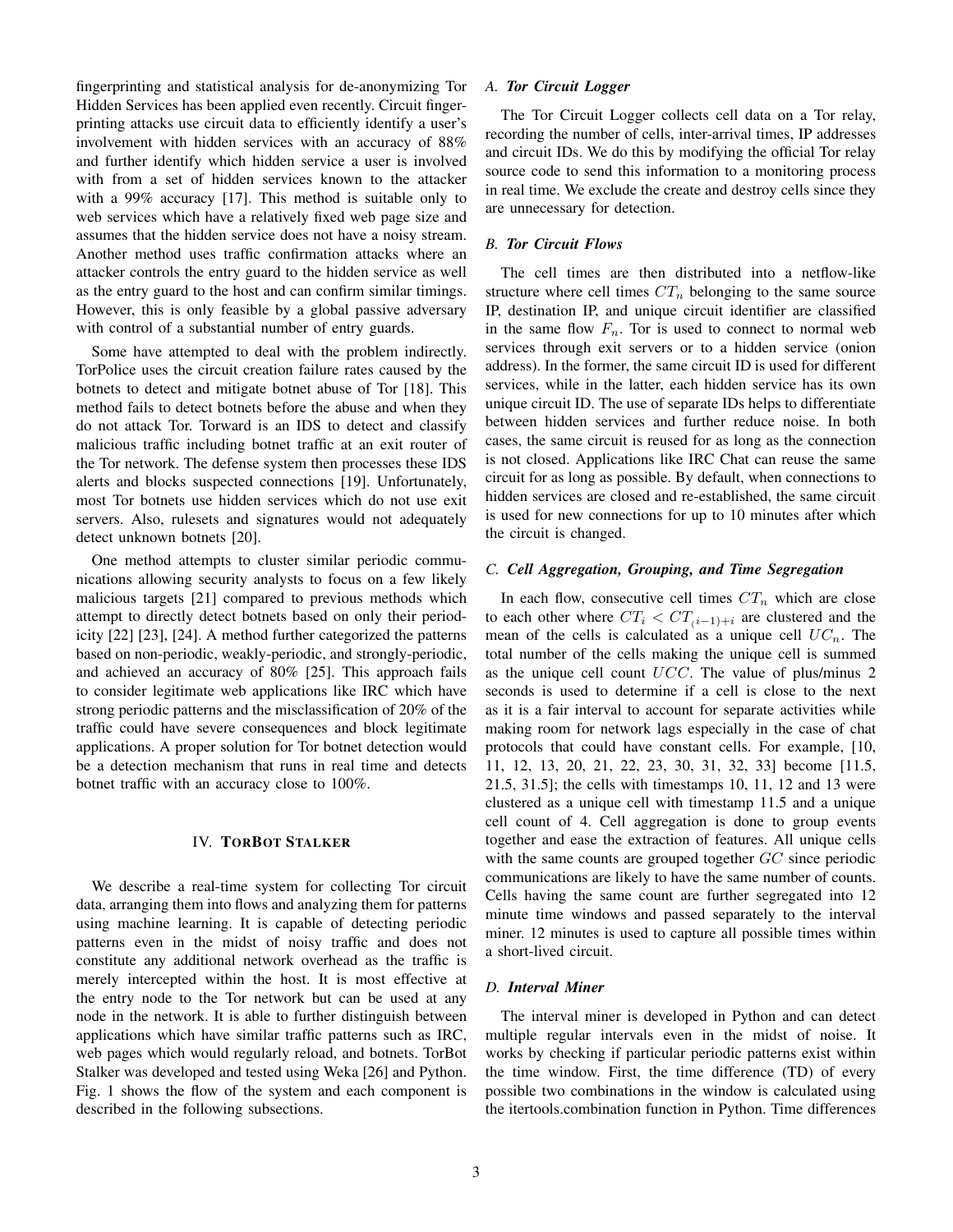

Fig. 1. TorBot Stalker Flow

which occur 3 or more times are then auto-matched with existing times in the list of unique cells. A variation of plus/minus 2 seconds is also employed to make up for possible network lags or issues that occur in real-world detection. The matched times are then extracted as regular occurring communication. Duplicated intervals are also removed from the matching list. The interval miner function is also applied to the entire timeseries to take into consideration instances where the unique cell count is distorted.

```
for x, y in itertools.combinations (GC, 2):
    diff_GC. append (y-x)
3 for a in diff_GC:
    i = GC[GC. index(a)]while i < GC[-1]:
        if i+k or i+k-1 or i+k+1 or i+k-2 in GC:
          if i in match [k, a]:
            match[k, a] . append(i + k)e l s e :
10 match [k, a] = [a, i+k]i + =k
```
Listing 1. Pattern Matching

#### *E. Statistical features extraction*

From the training data, we extracted 32 statistical features/ circuit patterns based on the count and inter-arrival times of the inbound and outbound cells respectively. We extract features for the detected periodic intervals as well as the entire cell times within a given time window to cover for situations where due to noise or randomization, periodic cells with different counts are left out. For count based features, we calculate: (a) the total number of cells within the window where  $\sum |CT_1|$ :  $CT|$  and the total number of unique cells  $\sum |UC_1 : \overline{UC}|$ , (b) the total no of unique cells within the longest interval in the group count, if any; (c) the mean of the counts for all unique cells, where mean of counts is

$$
\frac{\sum_{i=2}^{n} (UCC_i)}{n-1}
$$

(d) the 1st and 2nd count of the Unique Cells within the longest interval  $UC_1$  and  $UC_2$ , and (e) the group count  $GC$ .

Count based features help us to exploit the fact that different applications would exhibit different count behaviours. We observed that in the case of the Zyklon botnet, we find a consistency of 6 inbound and 5 outbound cells. The inbound cells consist of 3 relay cells, 1 begin cell, one HTTP GET cell and a HTTP POST cell. In the case of IRC, after a successful connection to a channel, we find a consistency of 1 inbound and 1 outbound cell which corresponds to the pings and pongs exchanged between the client and server. In the case of the telnet botnet we find 2 inbound and 2 outbound cells, and in the case of the TCP and telnet botnet, we find a consistency of 2 inbound cells.

For the time-based features, we calculate the total duration of the cells within the time window which is  $CT - CT_1$ , as well as the duration of the group count and the longest interval in all cells, if any. We also use the longest interval detected, the mean and the standard deviation of the time differences between all cells (CTD), the longest interval in all cells and the longest interval in the group counts, respectively, where the mean is

$$
\frac{\sum_{i=2}^{n} (CTD_1 - CTD_{i-1})}{n-1}
$$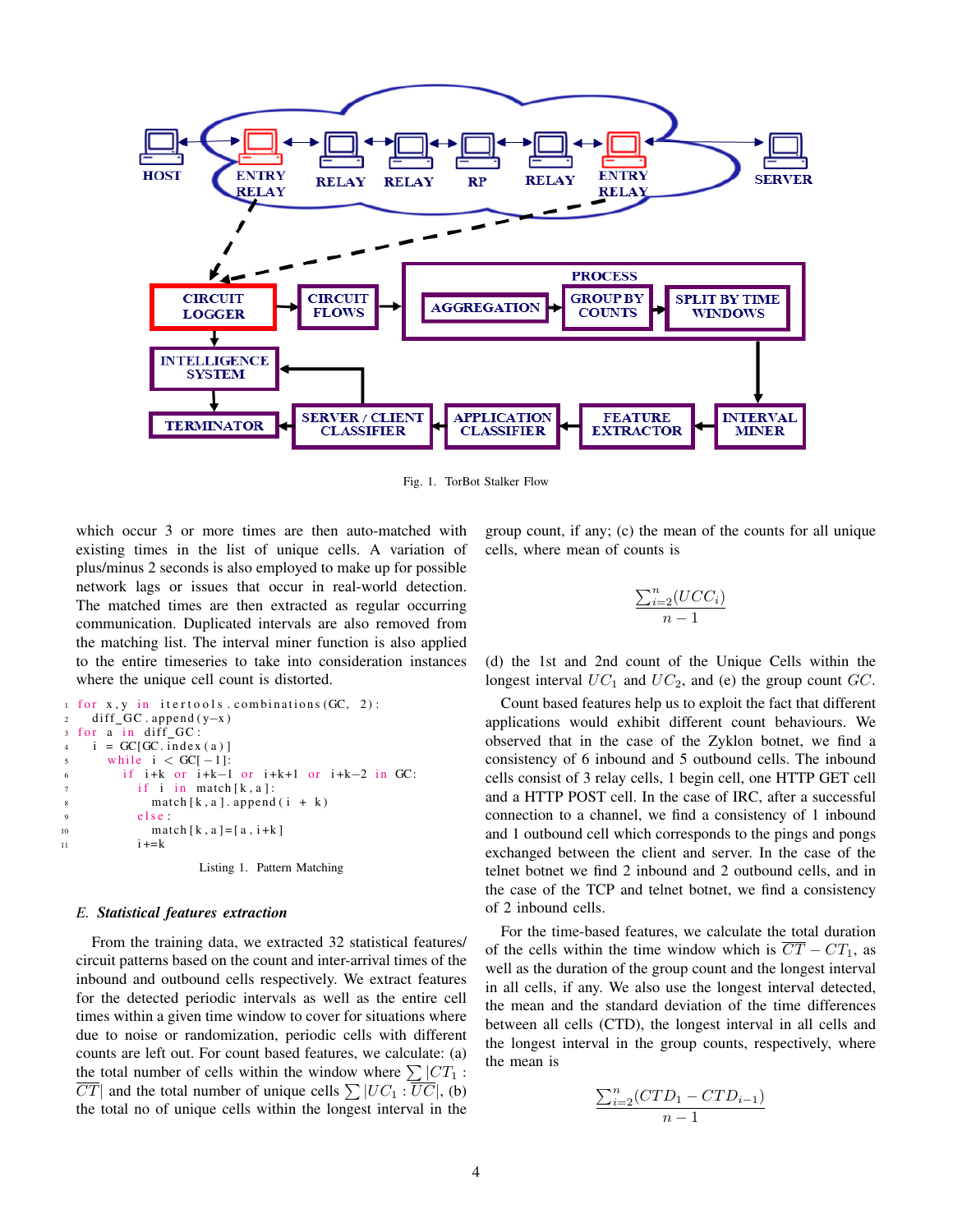and the standard deviation is

$$
\sqrt{\frac{1}{N-1}\sum_{i=1}^{N}(CTD_i-\overline{CTD})^2}
$$

Time-based features such as the duration of the inbound and outbound cells are used since botnet and circuits to web hidden services would usually not last longer than ten minutes compared to IRC circuits and a TCP-botnet which had long-lived connections. Our preliminary study revealed that different protocols were bound to have variations in the duration and size of the inbound and outbound cells. Also, persistent continuous communication are usual characteristics of botnet or IRC activity since they need to regularly get information from the C&C server. IRC would also naturally have a 30 second or 1 minute interval compared to botnets which could have different intervals.

We further attempt to extract features which could predict randomized botnets by calculating the average amount and duration of activity for each window. Our first metric is the division the total number of cells by the mean of all unique cells where

$$
\frac{\sum |CT_1 : \overline{CT}|}{\left(\frac{\sum_{i=2}^n (UC_i)}{n-1}\right)}
$$

Secondly, we divide the total duration by the mean of all unique cell counts.

$$
\frac{\overline{CT} - CT_1}{\left(\frac{\sum_{i=2}^{n} (UCC_i)}{n-1}\right)}
$$

#### *F. Application Classifier*

Using the Random Forest machine learning algorithm, the statistical features extracted from the periodic patterns are used to build a model based on a training data-set we describe below. Based on the trained dataset, the resulting model classifies the circuit flow into one of the following three classes: Normal (N), HTTP botnet (HTTPB), TCP botnet (TCPB), Telnet botnet (TB), IRC (IRC) or Web. Machine learning helps to find and predict patterns without explicitly programming or developing an algorithm. The extracted features are fed into the model built from the algorithm and it is executed in Weka through a modified Python script based on Python Weka Wrapper [27]. The Random Forest algorithm was chosen based on the experimental results which are reported in Section V.

## *G. Hidden Service/ Host classifier*

Next, we determine if the non-Tor IP address involved belongs to a hidden service or a host by recording the direction of the circuit. Here we attempt to extract the sequence pattern/direction of the circuits. This is important because first, only the hidden servers have onion addresses and only the hosts can initiate a connection since the hidden services do not know how to reach the hosts. This helps us to track down which IP addresses are hosts and which are hidden services after detection. Our observations revealed that a circuit belongs to a server if the 1st cell is an inbound and vice-versa. Torbot Stalker needs to be implemented at an entry node for this stage and the next stages. We first cross-check the IP addresses involved against the Tor consensus list and determine whether the first cell was an inbound or outbound one.

## *H. Intelligence gathering and Terminator*

We gather information about the participant including the geolocation, open ports, and reputation score to determine the botnet use. In cases where a public IP address belongs to a hidden service, we attempt to connect to web links associated with C&C panels. The detected IP addresses belonging to botnet are also added to a shared list. The list of botnet IPs are automatically blocked by automatically updating the network firewall/iptable rules on the entry node where TorBot Stalker is implemented. This list is added to a central database and shared by nodes. The next section describes the experiments that were run to identify the best machine learning algorithm for detecting botnets.

## V. EXPERIMENTAL EVALUATION

Botnet detection research has suffered from a lack of proper description of the data, methodology, and evaluation of results. We attempt to make our detection system repeatable, feasible, and easy to implement in a real-world scenario. We follow several standard malware data collection for machine learning guidelines [28]–[30] and provide the methodology for repeatable comparison and evaluation.

#### *A. Data Collection*

We used circuit dataset generated by browsing random onion sites [17] as well as capture web traffic data as realistically as possible to real human user activity by using Google Chrome, Mozilla Firefox, and the Tor browser to physically visit a variety of web and onion sites including social networks, forums, sports, video streams, audio streams, and WikiLeaks. Audio stream data from the Spotify application is obtained from real human user activity. Video streams are obtained from YouTube as well as other video streaming websites. Web services which have regular intervals or regularly refresh the browsers are included in the normal web data. Non-malicious Telnet, FTP, and SSH connections are also made from various computers and recorded. For IRC chat, data is obtained by connecting to several channels with varying activity on an anonymized IRC server. In a safe environment, circuit data is collected from various botnet protocols and families including HTTP, Telnet, and TCP all of which are routed through Tor. We captured circuit traffic data for different ping intervals from the botnet including 30 seconds, 1,2,3,4 minutes and a randomized time of 10 - 45 seconds in the case of the random botnet to represent different possible scenarios. 10 - 45 seconds was used as they were the times used by randomized botnets found on Github. For the purposes of training the model, we collected data for a period of 12 minutes although Telnet and botnet circuits were closed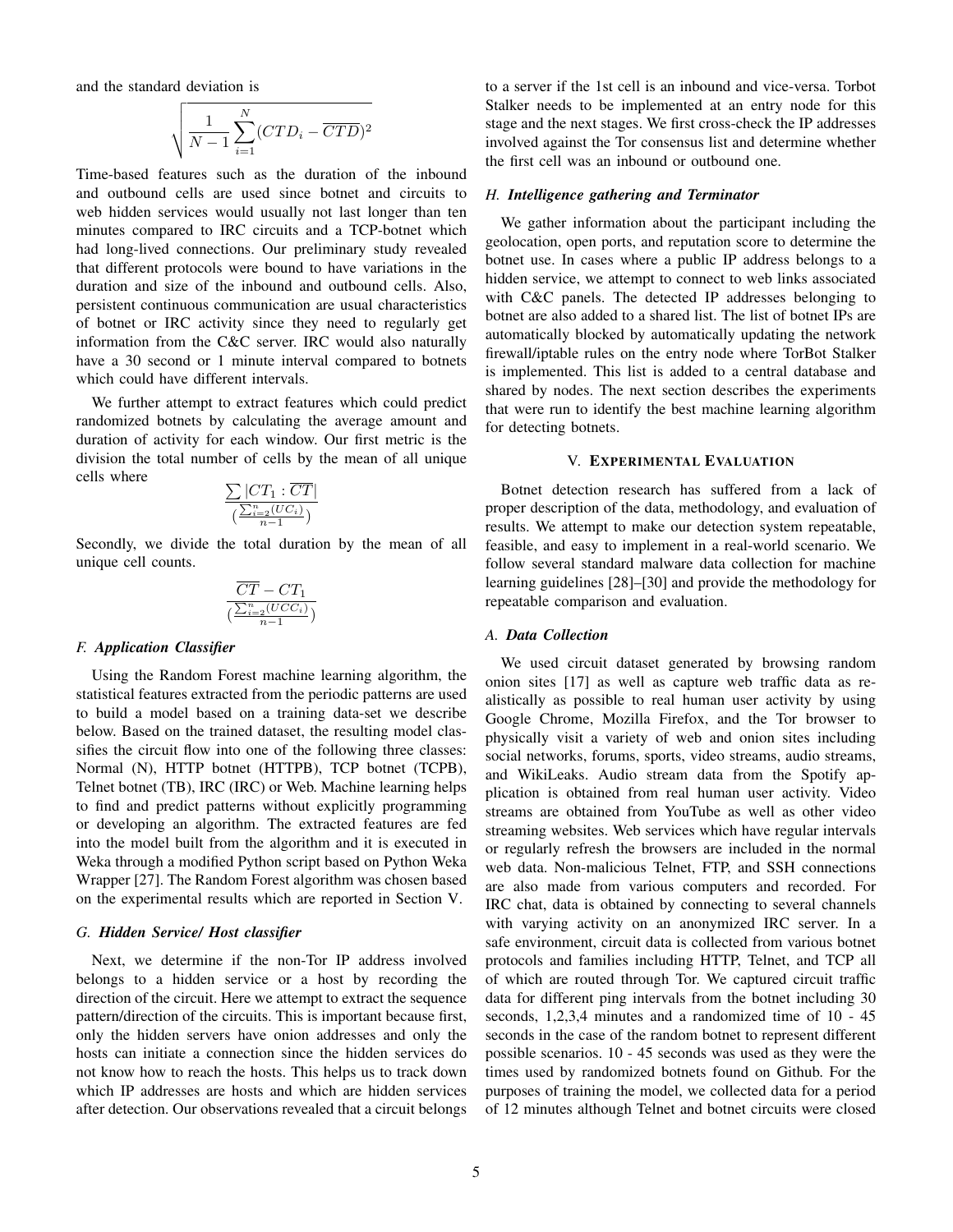after ten minutes because they are short-lived. We collected 12 minutes to discover long-lived connections which last longer than 10 minutes. Different percentages for the distribution of classes were experimented with but none of them made a significant change on the results.

## *B. Experiments and Results*

In our first technique, we extracted 34 features as described above based on the results from the Interval Miner and classify the different types of intervals retrieved into HTTP Botnet, TCP Botnet, Telnet Botnet, IRC, and web intervals. Our second technique avoids the use of the Interval Miner and extracts 8 count-based features from the circuit data and classifies them into HTTP Botnet, TCP Botnet, Telnet Botnet, IRC, and web traffic. The features used are the total number of cells, total number of unique cells, and the mean and standard deviation of the time differences of the unique cells from the inbound and outbound circuits respectively. We experimented with several algorithms, including Decision Trees, Rules, Functions, Bayesian Approaches, Support Vector Machine, Nearest Neighbor and Regression; we report the results for the best two algorithms, which were the random forest and the J48 decision tree algorithm. The J48 decision tree algorithm is based on Quinlan's C4.5 algorithm and makes decisions based on a tree-like graph structure [31]. Decision Trees is said to perform better on well-defined problems and has been previously successful in classifying botnet traffic with low false positives [32], [28]. Random Forest [33] which is classed as belonging to decision tree approaches, is also used. Random Forest is an ensemble learning algorithm, i.e. it uses several learner models to perform the classification; it constructs a multitude of decision trees during the training process and outputs the mode of the classes or the mean prediction of the individual trees as the final result. Logistic, Rules, Lazy and Bayes classification algorithms are not reported because they either performed poorly on our dataset or were slower. For the purposes of detection, we require an algorithm with a high performance in order to meet our requirement for a real-time detection.

To identify the most promising algorithms we used tenfold cross-validation; as mentioned previously, we report the results for the top two, which are the J48 and Random Forest algorithms. Table II shows the cross-validation results for the two experiments, reporting the performance both overall (accuracy, precision, recall and F-measure), as well as per class (precision, recall and F-measure) of the two algorithms. These metrics take values between 0 (the poorest performance) and 1 (the highest performance). For ease of understanding, we transform these in percentages. All algorithms performed well, with both Random Forest and J48 having an accuracy higher than 98% and low false positives (FP) for all the classes. For the first experiment, the J48 decision tree algorithm has a 98.16% accuracy and a low false positive rate of 0.2 %, 2.0%, 0.3%,0.2%, 0.3% and 1.2% for TCP, Telnet, HTTPB, IRC, and Web Intervals, respectively. Random forest performed slightly better with an overall accuracy of 99.63%, and a low false positive rates of 0.1%, 0.2%, 0%, 0.1%,0.1%, and 0.1%. For the second experiment, J48 had an accuracy of 98.29% and a low false positive rate of 0.5%, 1.3%, 0.3%, 0.2%, 0.2%, and 0.8% for TCP botnet, Telnet botnet, HTTP Botnet, IRC, and web traffic. Random Forest also performed better with an accuracy of 99.8% and either low false positives of either 0.1% or no false positives.

An interesting observation is that out of the 182 randomized botnet circuits of 10 - 45 seconds, the interval miner with a variance of 2 seconds was still able to detect some form of regular periodic intervals in 134 circuits. These included longer intervals not anticipated by the botnet. For the first experiment, we find that Random Forest perfectly classified the randomized botnets with other botnets while the J48 algorithm misclassified four of the randomized botnets but only one as a web interval. In the second experiment, J48 misclassifed four of the randomized botnets into the wrong botnet categories but not as normal web traffic or IRC. Random forest perfectly classified random botnets. For the first experiment, there were 1085 instances and J48 predicted 1065 correctly while Random forest correctly classified 1081. In the second experiment, there where 1347 instances with the J48 correctly classifying 1324 while Random Forest correctly classified 1345. These results show that although the second technique works better and is able to predict the type of botnet traffic, the interval miner helps to make the detection of periodic communication faster and more effective. TorBot Stalker also has a very low false positive rate when classifying web traffic ensuring that legitimate traffic is not blocked.

We further attempted to perform a practical evaluation of how the second technique would perform in an application environment by collecting a separate dataset where the ground truth is known and correctly labeled. The algorithms are trained and the new dataset is used as a supplied test set. With the supplied test dataset, Random Forest also performed best and predicted 99% of the classes accurately with no false positives for the normal web and IRC data, and 0.38% for botnet data which was misclassified as normal data. J48 also came close in second place with no false positives for normal or IRC data and a 98% accuracy.

#### VI. DISCUSSION

With the increase in the exploitation of legitimate services by botnets, it is impossible to have an all-in-one solution for botnets. TorBot Stalker is protocol specific but the methods could be applied in other environments. Our approach employs a machine learning algorithm for the detection of botnet traffic patterns in real time and preserves the privacy of its users. Our experimental results show that the majority of botnet traffic instances are detected and unlikely to block legitimate traffic. TorBot Stalker accurately detected all the current and popular Tor botnets tested and is designed to detect unknown current botnets which have a similar communication architecture. Our solution can determine specific applications experimented with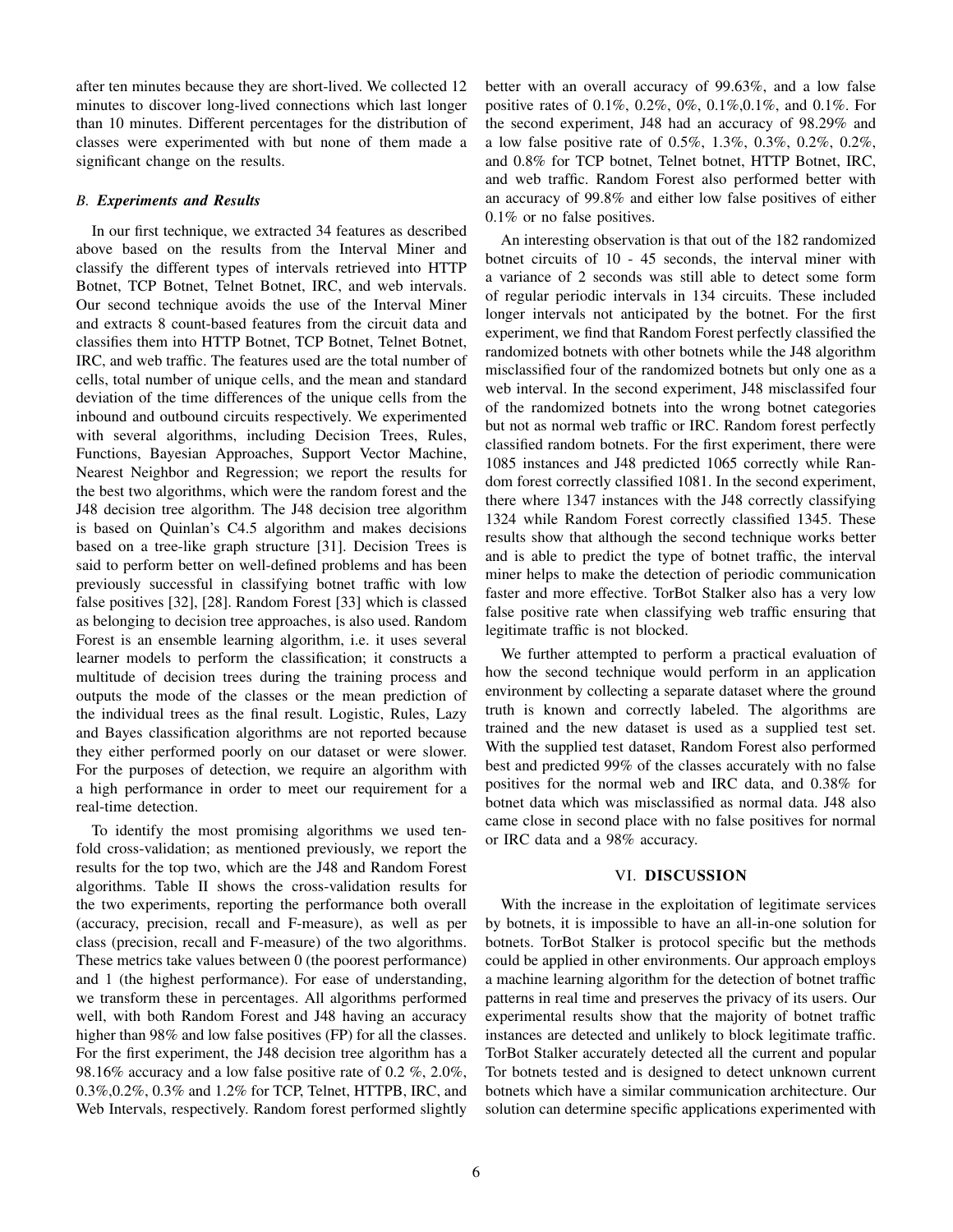|                  | <b>J48</b> |               |              |            |            | <b>Random Forest</b> |               |              |            |            |  |
|------------------|------------|---------------|--------------|------------|------------|----------------------|---------------|--------------|------------|------------|--|
| Accuracy         |            |               | 98.2%        |            |            |                      |               | 99.6%        |            |            |  |
| <b>Precision</b> |            |               | 98.1%        |            |            |                      |               | 99.6%        |            |            |  |
| Recall           |            |               | 98.2%        |            |            |                      |               | 99.6%        |            |            |  |
| <b>F-Measure</b> |            |               | 98.1%        |            |            |                      |               | 99.6%        |            |            |  |
|                  | <b>TCP</b> | <b>Telnet</b> | <b>HTTPB</b> | <b>IRC</b> | <b>WEB</b> | <b>TCP</b>           | <b>Telnet</b> | <b>HTTPB</b> | <b>IRC</b> | <b>WEB</b> |  |
| <b>Precision</b> | 99.2%      | 98.3%         | 98.3%        | 96.5%      | 66.7%      | 99.6%                | 99.8%         | 100%         | 98.2%      | 87.5%      |  |
| Recall           | 95.8%      | 99.3%         | 100%         | 98.2%      | 60%        | $100\%$              | 100%          | 100%         | 98.2%      | 70%        |  |
| <b>F-Measure</b> | 97.5%      | 98.8%         | 99.1%        | 97.3%      | 63.2%      | 99.8%                | 99.9%         | 100%         | 98.2%      | 77.8%      |  |

TABLE I CROSS VALIDATION RESULTS FOR 1ST TECHNIQUE

TABLE II CROSS VALIDATION RESULTS FOR 2ND TECHNIQUE

|                  | J48.       |               |              |            |            | <b>Random Forest</b> |               |              |            |            |  |
|------------------|------------|---------------|--------------|------------|------------|----------------------|---------------|--------------|------------|------------|--|
| Accuracy         |            |               | 98.3%        |            |            |                      |               | 99.9%        |            |            |  |
| <b>Precision</b> |            |               | 98.3%        |            |            |                      |               | 99.9%        |            |            |  |
| Recall           |            |               | 98.3%        |            |            |                      |               | 99.9%        |            |            |  |
| <b>F-Measure</b> |            |               | 98.3%        |            |            |                      |               | 99.9%        |            |            |  |
|                  | <b>TCP</b> | <b>Telnet</b> | <b>HTTPB</b> | <b>IRC</b> | <b>WEB</b> | <b>TCP</b>           | <b>Telnet</b> | <b>HTTPB</b> | <b>IRC</b> | <b>WEB</b> |  |
| <b>Precision</b> | 98.1%      | 98.6%         | 97.7%        | 97.4%      | 98.8%      | $100\%$              | 99.8%         | 100%         | 99.2%      | 100%       |  |
| Recall           | 98.1%      | 99.2%         | 97.7%        | 94.9%      | 98.2%      | 99.6%                | $100\%$       | 100%         | 100%       | 99.4%      |  |
| <b>F-Measure</b> | 98.1%      | 98.9%         | 97.7%        | 96.1%      | 98.5%      | 99.8%                | 99.9%         | 100%         | 99.6%      | 99.7%      |  |

and it is the first method to apply fingerprinting methods on periodic intervals in Tor.

Previous Tor fingerprinting methods have focused on deanonymizing web services. In comparison to other fingerprinting methods, we achieve a higher accuracy of 99.8% and our method can deal with the issue of noise as well as randomization. We have achieved a higher accuracy than other works involved in detecting periodic intervals while solving the problem of noisy and randomized data where previous autocorrelation functions have failed. TorBot Stalker has substantially improved upon Tor fingerprinting methods by extending its application to botnet and IRC traffic and differs from previous periodicity detection because it accurately predicts the application involved. To reinforce the effectiveness of our interval miner, we test its ability to detect regular intervals from a wide range of time streams. We randomly generate 20000 lists. Each of them contains 30-50 randomly generated numbers from the range of 1-200. Regular periodic times with an interval of 10 were inserted and our interval miner was tested on it. Multiple intervals of 15, and 17 are also inserted to determine its effectiveness in detecting multiple intervals. The results show that our interval miner detected all of the intervals plus additional intervals generated from the random data. We further evaluated the performance of TorBot Stalker in the real-world by collecting and analyzing circuit data from a Tor entry node, using the Circuit Logger. In a timeline of

45 minutes, TorBot Stalker detected that 3.44% of the circuits analyzed were botnets, 0.57% were for IRC communication, and the remaining were normal circuits.

One weakness of Torbot Stalker is its difficulty in detecting very long periodic intervals where the botnet has a short-lived connection of 10 minutes. This is because the circuit paths / IDs will change and another relay will be used. However, this would lead to greater inefficiency for the botnet as botmasters need to know which bots are alive and bots need to be ready to receive commands as soon as they are issued. Secondly, botmasters could easily force Tor to change its circuit path for every time it sends data. This would ensure that there are no intervals to analyze. This problem can be solved by analysing network packets at ISPs and local networks rather than Tor circuits at an entry relay.

## VII. FUTURE WORK AND CONCLUSION

For Torbot Stalker to be most disruptive, it needs to be implemented by a substantial number of relays. This is because if a relay blocks a bot, the bot will simply connect to another relay. A framework for a widespread implementation needs to be developed and possibly included as an option in the Tor source code. Currently, Tor's policy is that all relays must accept all inbound and forward all outbound connections. However, the benefits of blocking botnets including speeding up the network and disrupting malicious activities to the Tor